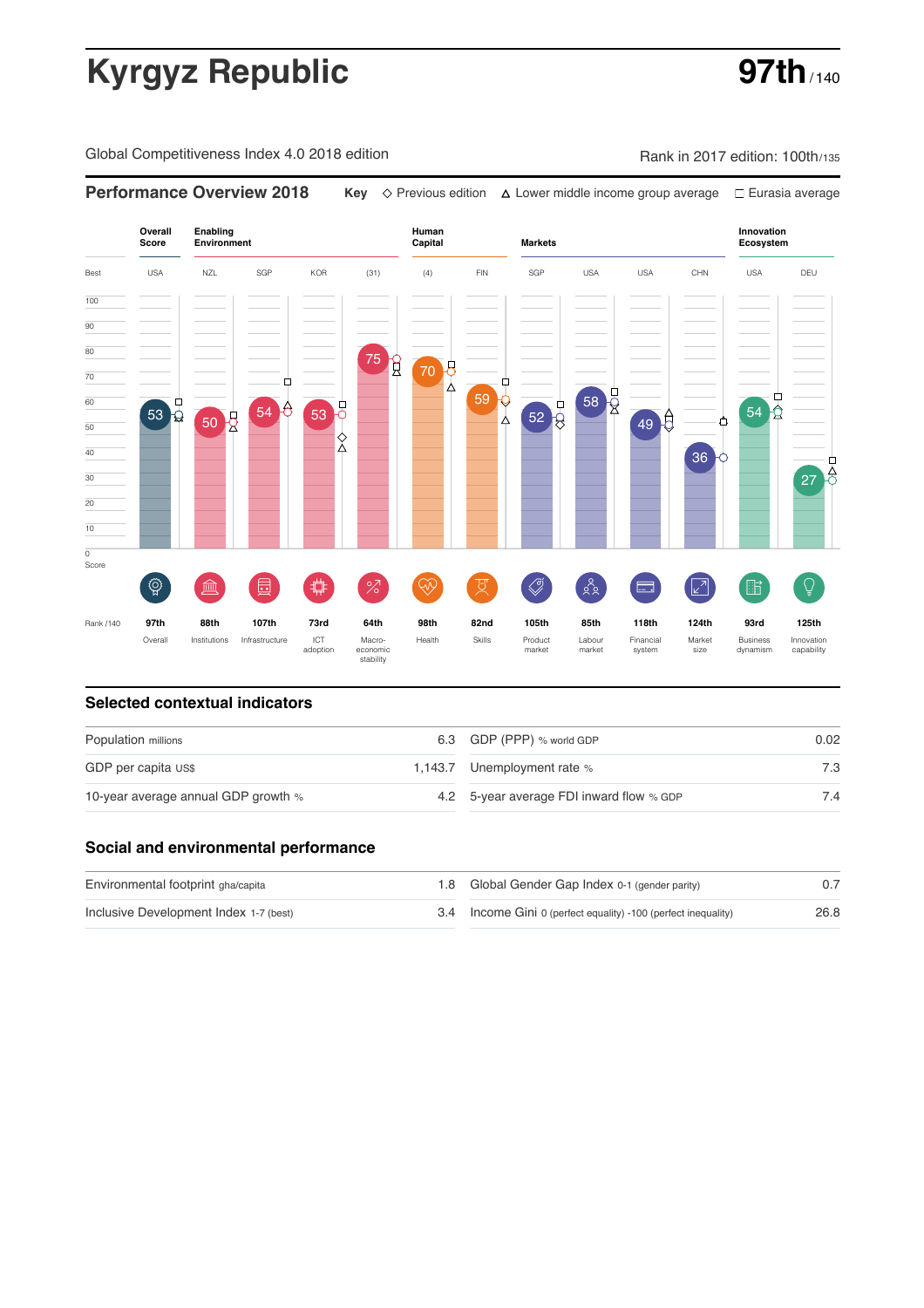# **Kyrgyz Republic 97th**/140

| <b>Index Component</b>                                                   | Value   | Score *              | <b>Rank/140</b> | <b>Best Performer</b>       |
|--------------------------------------------------------------------------|---------|----------------------|-----------------|-----------------------------|
| 寙<br>Pillar 1: Institutions 0-100 (best)                                 |         | 50.4 $\uparrow$      | 88              | <b>New Zealand</b>          |
| 1.01 Organized crime 1-7 (best)                                          | 4.1     | 52.3 $\sqrt{ }$      | 105             | Finland                     |
| 1.02 Homicide rate /100,000 pop.                                         | 4.5     | 86.5 ↑               | 86              | Multiple (9)                |
| 1.03 Terrorism incidence 0 (very high) -100 (no incidence)               | 99.8    | 99.8 ↑               | 77              | Multiple (24)               |
| 1.04 Reliability of police services 1-7 (best)                           | 3.5     | 41.7 ተ               | 108             | Finland                     |
| 1.05 Social capital 0-100 (high)                                         | 50.1    | 50.1 $\sqrt{ }$      | 71              | Australia                   |
| 1.06 Budget transparency 0-100 (best)                                    | 61.5    | $61.5 =$             | 49              | Multiple (2)                |
| 1.07 Judicial independence 1-7 (best)                                    | 3.1     | 34.8 $\sqrt{ }$      | 99              | Finland                     |
| 1.08 Efficiency of legal framework in challenging regulations 1-7 (best) | 3.0     | 33.0 $\uparrow$      | 88              | Finland                     |
| 1.09 Freedom of the press 0-100 (worst)                                  | 31.0    | 69.0 $\sqrt{ }$      | 79              | Norway                      |
| 1.10 Burden of government regulation 1-7 (best)                          | 3.3     | $37.7 \; \downarrow$ | 82              | Singapore                   |
| 1.11 Efficiency of legal framework in settling disputes 1-7 (best)       | 3.1     | 34.3 ↑               | 98              | Singapore                   |
| 1.12 E-Participation Index 0-1 (best)                                    | 0.69    | 68.5 ↑               | 72              | Multiple (3)                |
| 1.13 Future orientation of government 1-7 (best)                         | 3.2     | 36.0 ↑               | 105             | Singapore                   |
| 1.14 Incidence of corruption 0-100 (best)                                | 29.0    | 29.0 ↑               | 113             | New Zealand                 |
| 1.15 Property rights 1-7 (best)                                          | 3.5     | 42.5 ↑               | 121             | Finland                     |
| 1.16 Intellectual property protection 1-7 (best)                         | 3.4     | 40.3 $\uparrow$      | 111             | Finland                     |
| 1.17 Quality of land administration 0-30 (best)                          | 24.0    | 80.0 $\sqrt{ }$      | 25              | Singapore                   |
| 1.18 Strength of auditing and reporting standards 1-7 (best)             | 3.6     | 43.8 $\downarrow$    | 125             | Finland                     |
| 1.19 Conflict of interest regulation 0-10 (best)                         | 6.7     | $67.0 =$             | 32              | Multiple (2)                |
| 1.20 Shareholder governance 0-10 (best)                                  | 5.7     | $57.0 =$             | 69              | Kazakhstan                  |
|                                                                          |         |                      |                 |                             |
| 曼<br>Pillar 2: Infrastructure 0-100 (best)                               |         | 54.3 ↑               | 107             | Singapore                   |
| 2.01 Road connectivity index 0-100 (best)                                | 37.8    | $37.8 =$             | 116             | <b>United States</b>        |
| 2.02 Quality of roads 1-7 (best)                                         | 2.8     | 30.2 $\uparrow$      | 118             | Singapore                   |
| 2.03 Railroad density km of roads/square km                              | 2.1     | $5.3 =$              | 84              | Multiple (20)               |
| 2.04 Efficiency of train services 1-7 (best)                             | 2.7     | $27.9 +$             | 89              | Switzerland                 |
| 2.05 Airport connectivity score                                          | 8,251.2 | 30.0 $\sqrt{ }$      | 104             | Multiple (8)                |
| 2.06 Efficiency of air transport services 1-7 (best)                     | 3.0     | 33.7 $\sqrt{ }$      | 129             | Singapore                   |
| 2.07 Liner Shipping Connectivity Index 0-157.1 (best)                    | n/a     | n/a                  | n/a             | Multiple (4)                |
| 2.08 Efficiency of seaport services 1-7 (best)                           | 1.4     | $6.0 \div$           | 138             | Singapore                   |
| 2.09 Electrification rate % pop.                                         | 100.0   | 100.0 $\downarrow$   | 67              | Multiple (66)               |
| 2.10 Electric power transmission and distribution losses % output        | 19.7    | 83.7 1               | 114             | Multiple (9)                |
| 2.11 Exposure to unsafe drinking water % pop.                            | 13.3    | $88.4 =$             | 77              | Multiple (23)               |
| 2.12 Reliability of water supply 1-7 (best)                              | 4.1     | 52.5 $\sqrt{ }$      | 99              | Switzerland                 |
| ₩<br>Pillar 3: ICT adoption 0-100 (best)                                 |         | 52.8 $\uparrow$      | 73              | Korea, Rep.                 |
| 3.01 Mobile-cellular telephone subscriptions /100 pop.                   | 121.9   | $100.0 =$            | 62              | Multiple (68)               |
| 3.02 Mobile-broadband subscriptions /100 pop.                            | 73.7    | n/a                  | 61              | <b>United Arab Emirates</b> |
| 3.03 Fixed-broadband Internet subscriptions /100 pop.                    | 4.3     | $8.5$ ↑              | 91              | Switzerland                 |
| 3.04 Fibre Internet subscriptions /100 pop.                              | 2.0     | n/a                  | 49              | Korea, Rep.                 |
| 3.05 Internet users % pop.                                               | 34.5    | 34.5 ↑               | 98              | Iceland                     |
| <sup>%</sup> Pillar 4: Macroeconomic stability 0-100 (best)              |         | 75.0 ↑               | 64              | Multiple (31)               |
| 4.01 Inflation annual % change                                           | 1.8     | $100.0 =$            | 1               | Multiple (74)               |
| 4.02 Debt dynamics 0-100 (best)                                          | 50.0    | 50.0 ↑               | 64              | Multiple (36)               |
| Qiy<br>Pillar 5: Health 0-100 (best)                                     |         | 70.2 ↑               | 98              | Multiple (4)                |
| 5.01 Healthy life expectancy years                                       | 62.5    | 70.2 ↑               | 97              | Multiple (4)                |
|                                                                          |         |                      |                 |                             |
| Pillar 6: Skills 0-100 (best)                                            |         | 58.8 ↑               | 82              | <b>Finland</b>              |
| 6.01 Mean years of schooling Years                                       | 10.6    | $70.7 =$             | 47              | Finland                     |
| 6.02 Extent of staff training 1-7 (best)                                 | 3.3     | 37.9 个               | 127             | Switzerland                 |
| 6.03 Quality of vocational training 1-7 (best)                           | 3.5     | 42.2 ተ               | 109             | Switzerland                 |
| 6.04 Skillset of graduates 1-7 (best)                                    | 3.3     | 38.5 个               | 129             | Switzerland                 |
| 6.05 Digital skills among population 1-7 (best)                          | 3.9     | 48.2 ↓               | 83              | Sweden                      |
| 6.06 Ease of finding skilled employees 1-7 (best)                        | 3.5     | 42.3 $\sqrt{ }$      | 113             | <b>United States</b>        |
| 6.07 School life expectancy Years                                        | 13.4    | 74.5 ↑               | 79              | Multiple (9)                |
| 6.08 Critical thinking in teaching 1-7 (best)                            | 3.0     | 33.9 $\sqrt{ }$      | 99              | <b>United States</b>        |
| 6.09 Pupil-to-teacher ratio in primary education Ratio                   | 25.0    | 62.4 $\uparrow$      | 92              | Multiple (6)                |